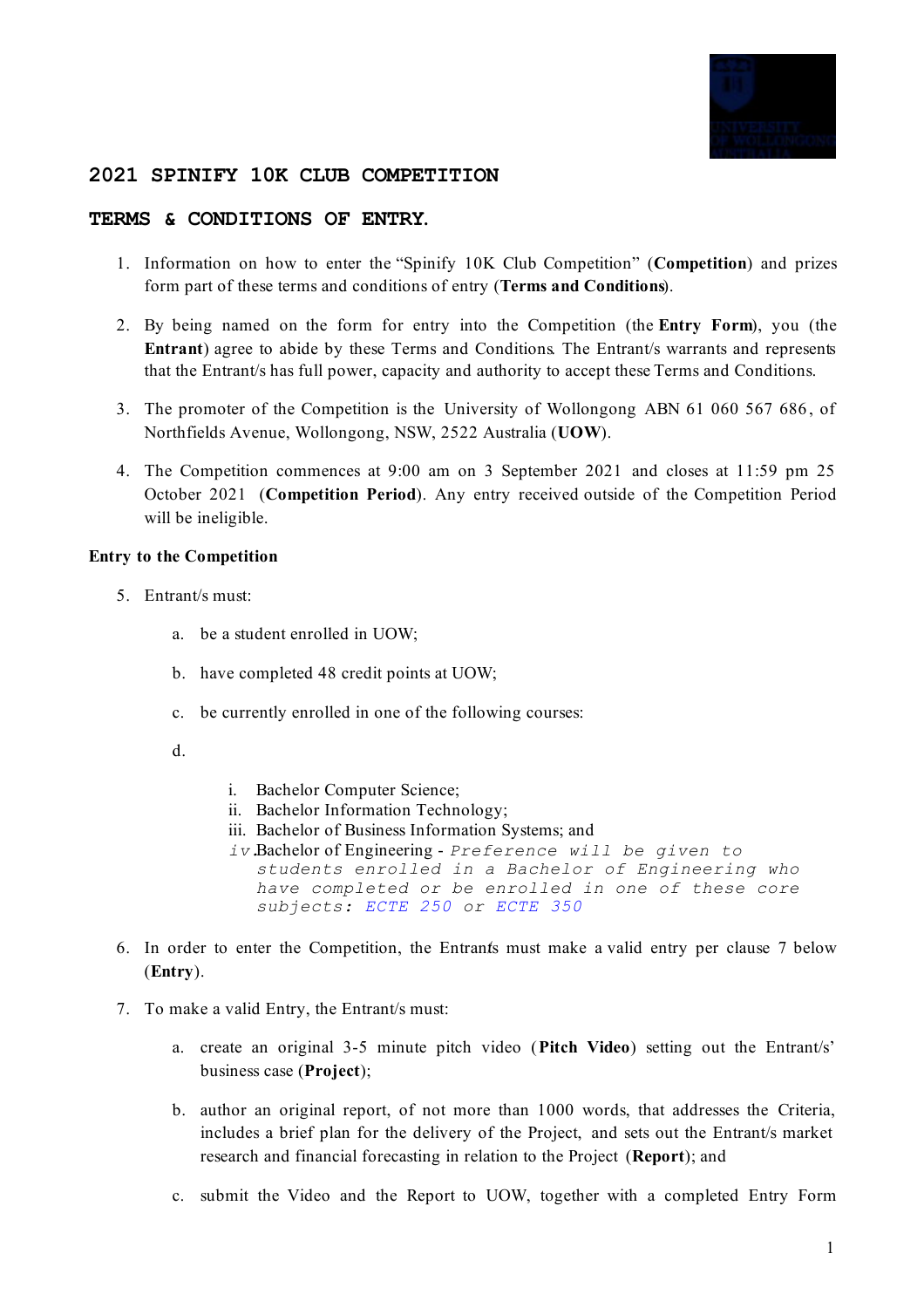

available via Moodle.

- 8. There may be a team of up to 5 Entrants per Entry. An Entrant may not be named in more than one Entry.
- 9. UOW reserves the right, in its sole discretion, to disqualify any individual who tampers with the entry process.
- 10. UOW will not accept r esponsibility for late entries, partial or garbled computer transmissions, damage to or loss of the Entry, or for technical failures of any kind, including but not limited to electronic malfunction or damage to any network, hardware or software.
- 11. Entries that are forged, incomplete, illegible or do not comply with the Terms and Conditions will be deemed invalid.

#### **Warranties, Moral Rights, and Ownership**

- 12. By entering this Competition, the Entrant/s warrants that:
	- a. the Video and Report is the Entrant/s' own original work;
	- b. aside from these Terms and Conditions, the Entrant's has not entered into any deed, contract, arrangement or understanding with any person dealing in any way with the Video and Report;
	- c. the use of the Artwork by UOW will not infringe the rights of any third parties.
- 13. By entering this Competition, the Entrant/s agrees that, should the Entrant/s win the Competition, that the receipt of the Prize will be subject to each winning Entrant/s (**Winner/s**) who took part in a winning Entry signing and complying with the Project Declaration that is substantially in the form of Attachment A of these Terms and Conditions.
- 14. Should the Winner/s refuse to comply with clause 14 of these Terms and Conditions, then that Entrant/s waives all right to receive the Prize.
- 15. The Entrant/s grant UOW a licence to use, reproduce and communicate the Video and Report for the purposes of administering the Competition and selecting the Winner.
- 16. The Entrant/s agrees to indemnify and keep indemnified UOW against all claims, demands, losses and damages that UOW incurs as a result of a breach of any warrantiesgiven by the Entrant/s under these Terms and Conditions.

### **The Prize**

- 17. The total worth of the Prize pool will be \$10,000.00.
- 18. The prize will be access to up to \$10,000 AUD, divided equally between each Winner in the winning Entry and paid subject to the terms of the Project Declarationand the continued work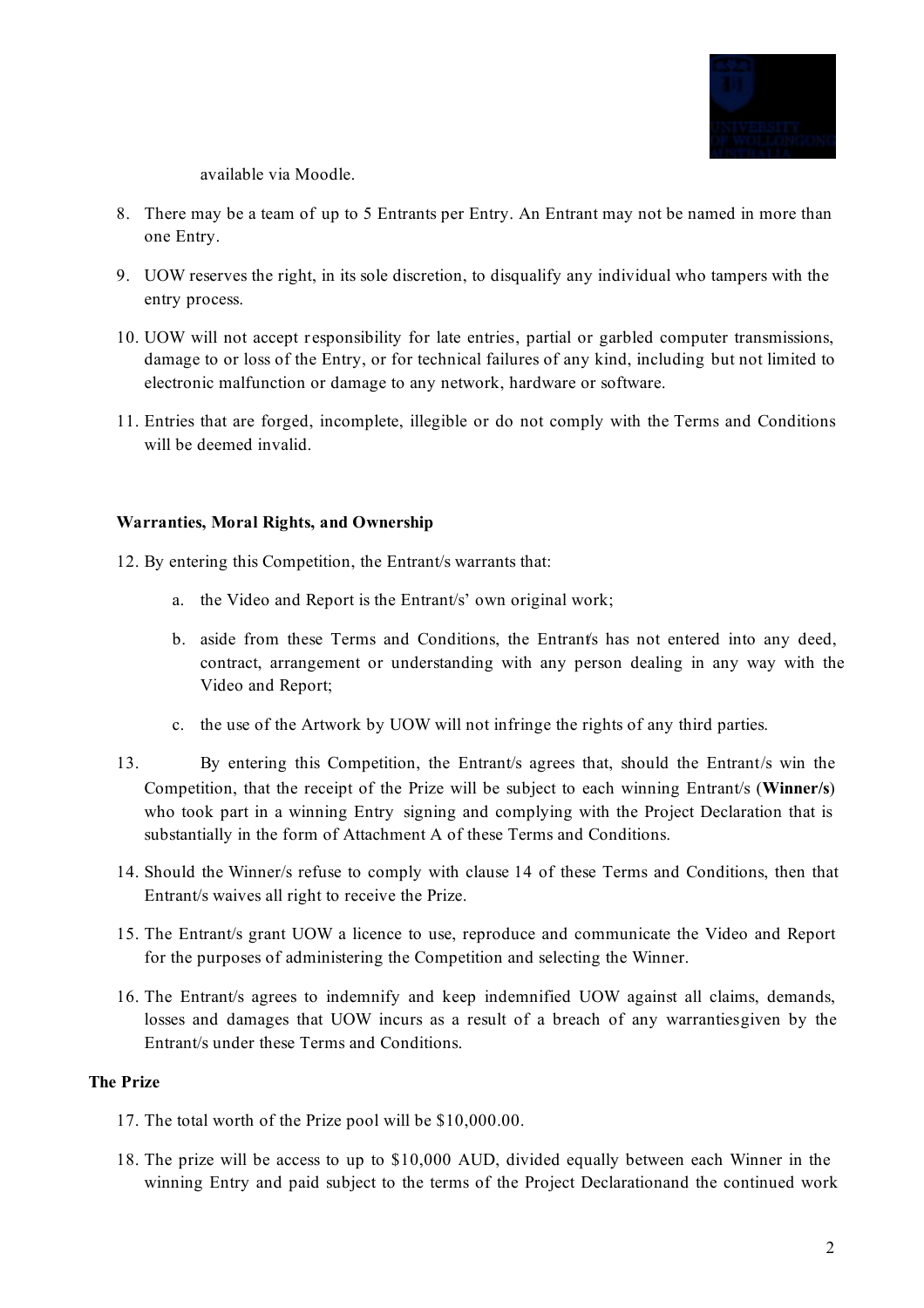

on the Project (**Prize**). The Prize will be payable to each Entrant/s in 2 eq ual installments between 1 November 2021 and 31 April 2022 in accordance with the terms of the Project Declaration.

19. Prizes are not transferable and are accepted entirely at the risk of the Winner/s. UOW excludes any warranties in connection with any Prize to the extent permitted by law.

### **Selecting the Winner**

- 20. There will be only one winning Entry.
- 21. The winning Entry will be selected based on the following criteria with respect to the Video and Report, and the Project in general, submitted by the Entrant/s:
	- a. creative originality;
	- b. entertainment value;
	- c. likelihood of success of the Project;
	- d. business potential of the Project;
	- e. quality of documentation in relation to the information presented in the Report;
	- f. the likely benefit of the Project to the community at large;and
	- g. the skillset and experience of the Entrant/s.

# (**Criteria**)

- 22. All valid Entries will be shortlisted by UOW academic staff members on the basis of the above Criteria. Shortlisted Entries will be notified that they are shortlisted by an email (**Shortlist Email**) to the email address provided by the Entrant/s in the Entry Form by 5pm 27 October 2021.
- 23. The Shortlist Email will invite the shortlisted Entrant/s to deliver a presentation pitching their Project (**Live Pitch**) to a panel of judges (**Panel**). The Shortlist Email will specify:
	- a. the date and time that the Entrant/s are to deliver the Live Pitch (such a date and time will be between 29 October 2021 and 5 November 2021);
	- b. the venue that the Live Pitch is to be delivered by the Entrant/s; and
	- c. any other information that UOW deems relevant.
- 24. The winning Entry will be selected by the Panel on the basis of the Criteria in relation to the Video, Report, the Project and the Live Pitch.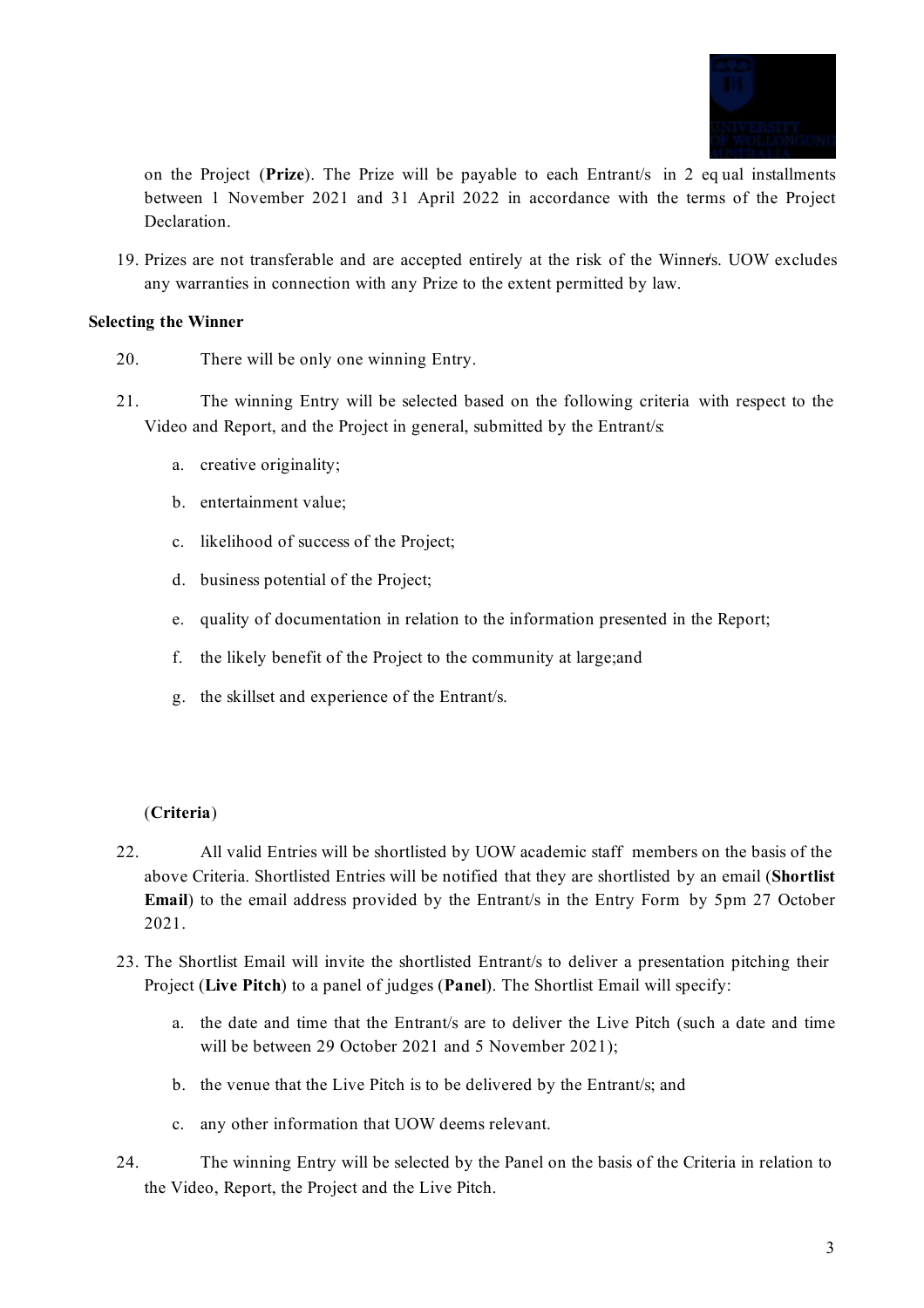

25. The Panel's decision is final and binding and no correspondence will be entered into.

#### **Notification of Winner and Claiming the Prize**

- 26. The Winner/s will be notified by email (the '**Confirmation Email**') within 2 weeks of the end of the delivery of the last Live Pitch by the shortlisted Entrant/s. The Confirmation Email will contain information as to how the Winner/s may claim the Prize.
- 27. By entering this Competition, the Winner/s agrees to comply with the instructions contained in the Confirmation Email in order to claim the Prize, and acknowledges thata failure to comply with the Confirmation Email amounts to a waiver of the right to receive the Prize.
- 28. In order to claim the Prize, the winner will be required to complete and sign the Project Declaration, and continue to comply with the Project Declaration throughout the life of the Project.
- 29. Should the Winner/s fail or refuse to:
	- a. comply with the instructions in the Confirmation Email; or
	- b. sign a Project Declaration;

UOW reserves the right to select a new winning Entry, in accordance with clauses 22 - 27 of these Terms and Conditions, or exlude the non-complying Winner/s from the conduct of the Project and from receiving the Prize while allowing the other complying Winner/s to undertake the Project.

30. UOW reserves the right to request the Prize winner to provide proof of identity before providing the Prize to the winner.

# **Unclaimed Prize**

31. If the Prize is unclaimed by a Winner for 10 business days after the receipt of the Confirmation Email, or UOW is unable to contact the Winner after making all reasonable attempts to do so in that period, then UOW reserves the right to select a new winning Entry by conducting a secondary review of the other shortlisted Entries to the Competition on the same terms as clauses 22, 23 and 24 of these Terms and Conditions.

# **No Liability for UOW**

- 32. UOW and its controlled entities accept no responsibility for lost, late, stolen, damaged or misdirected Entries.
- 33. UOW reserves the right in its sole discretion to cancel, terminate, modify or suspend the Competition, subject to any directions (if any) from any regulatory authority.
- 34. Except to the extent that any such liability cannot be excluded by law, UOW is not liable for any loss, damage or injury of any nature whatsoever (including but not limited to indirect or consequential loss) which is suffered or sustained as a result of or in connection with this Competition or arising from a Winner's acceptance, use or misuse of the Prize. For abundant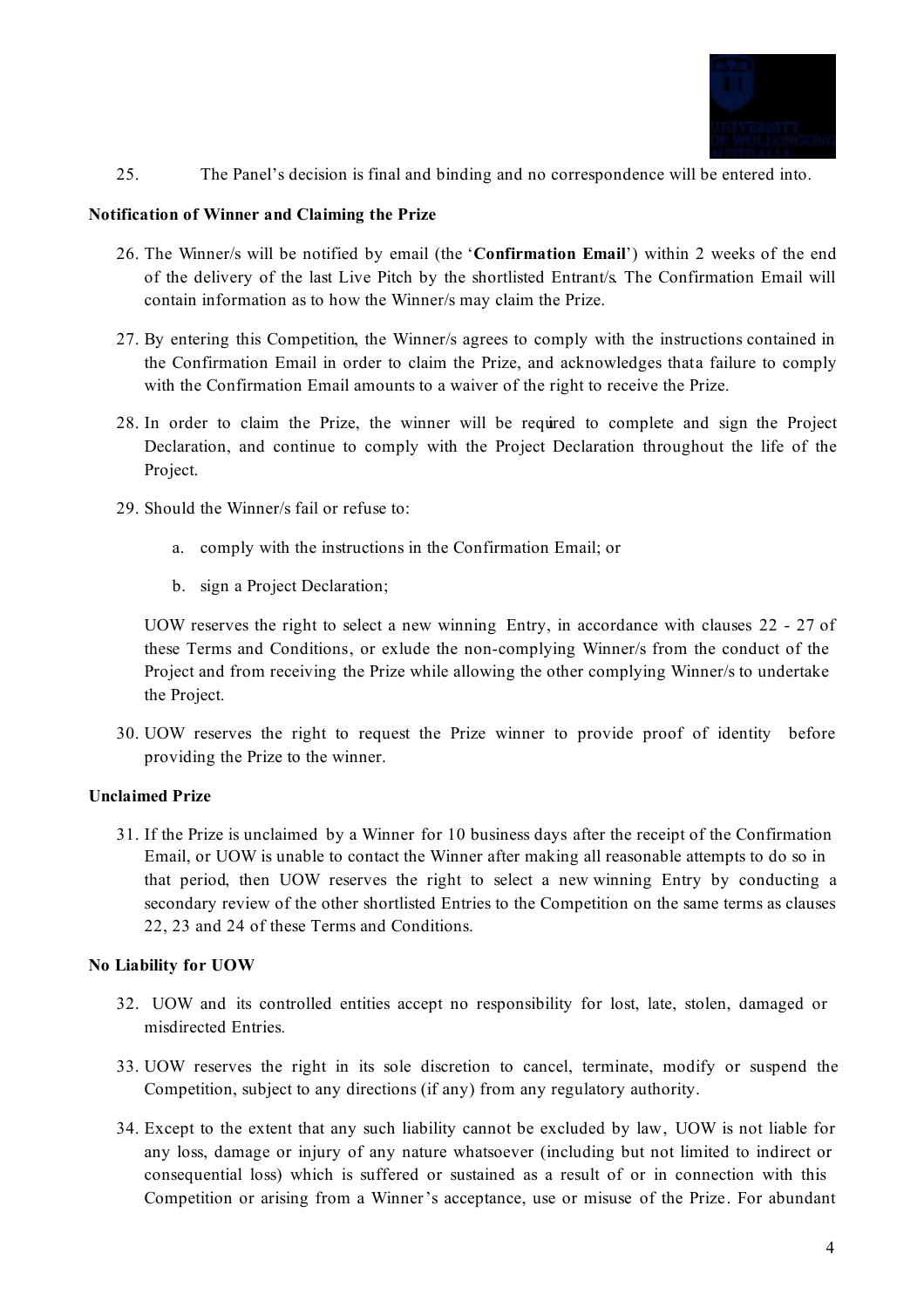

clarity, no responsibility is assumed for: any error, omission, interruption, deletion, defect, delay in operation or transmission, communications line failure, theft or destruction or unauthorised access to, or alteration of, Entries; or problems or technical malfunctions of any telephone network or lines, computer online systems, servers, or providers, computer equipment, software, failure of any email or electronic entry to be received on account of technical problems or traffic congestion on the Internet or at any web site, or any combination thereof, including any injury or damage to the Entrant's or any other person 's computer related to or resulting from participation in or downloading any materials for this Competition.

- 35. Any costs associated with accessing , entering, or otherwise taking part in the Competition are the responsibility of the Entrant/s and are dependent on the service providers or products used by the Entrant for the purposes of the Competition.
- 36. If, for any reason, the Competition is not capable of running as planned, UOW reserves the right in its sole discretion to cancel, terminate, modify or suspend the Competition.
- 37. All decisions of UOW with respect to the matters referred to in these Terms and Conditions are final and no correspondence will be entered into, including in the event of a dispute.

# **Use of Personal Information**

- 38. The collection, use and disclosure of personal information collected by UOW in connection with this Competition is governed by the *Privacy and Personal Information Protection Act 1998* (NSW).
- 39. UOW is committed to protecting the privacy of Entrants.
- 40. By entering this Competition, Entrants agree to UOW using and disclosing the Entrant 's personal information to the extent required to conduct the Competition, verify the Entries, identify the winner and issue the Prize.
- 41. Subject to clauses 41 and 42, UOW reserves the right to request permission, at the time of the Winner/s accepting the Prize or by contacting the Winner /s by telephone or email, to use the Winner/s' name, likeness, image and/or voice (including photograph, film and/or recording of the same), including the Video, in any media for an unlimited period without remuneration f or the purpose of promoting UOW and this Competition.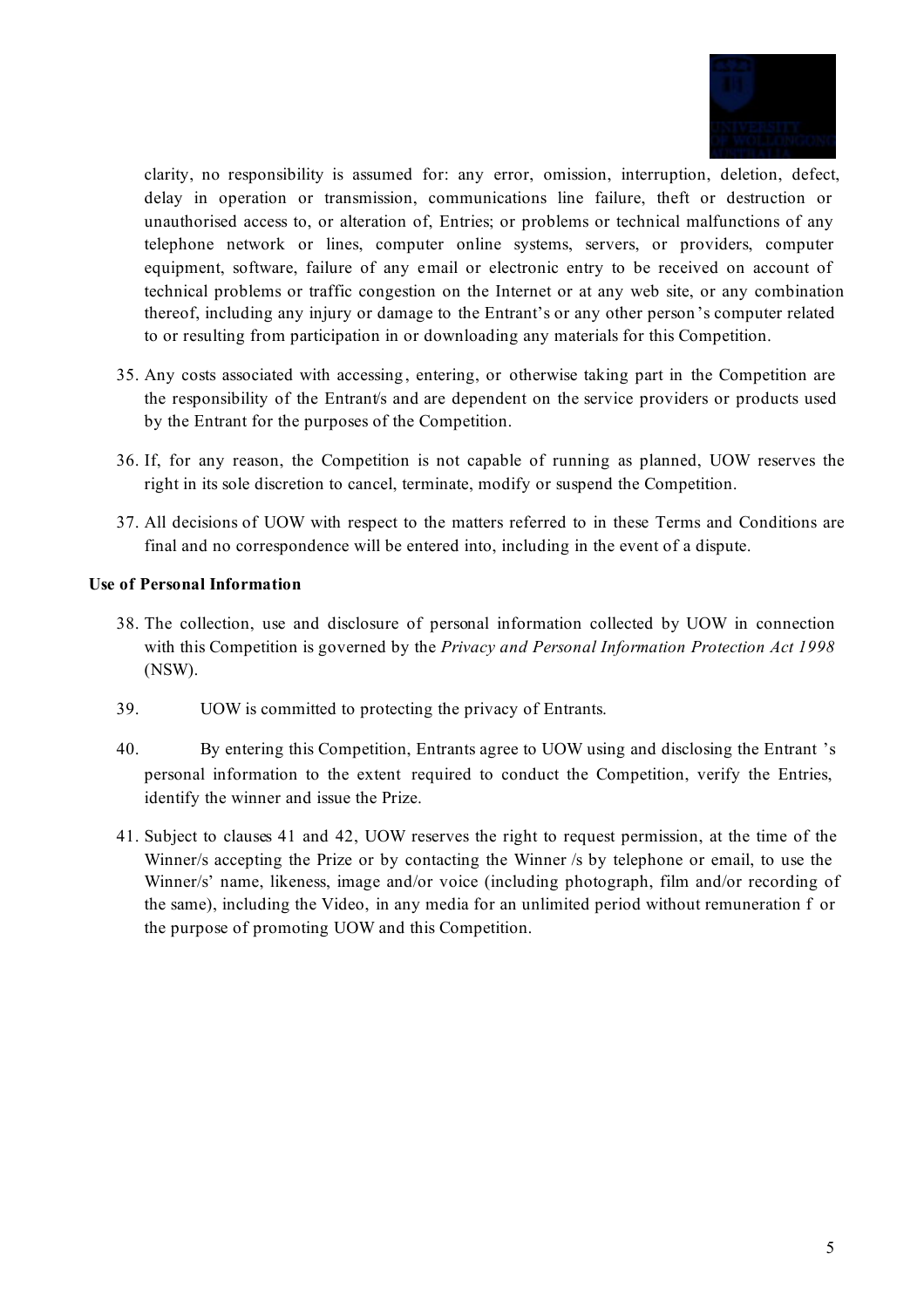

# **ATTACHMENT A- PROJECT DECLARATION**

| <b>PARTICIPANT</b>    |                                                                                                            |
|-----------------------|------------------------------------------------------------------------------------------------------------|
| <b>PROJECT</b>        |                                                                                                            |
|                       |                                                                                                            |
| PROJECT TEAM          |                                                                                                            |
| <b>PROJECT PERIOD</b> | Project Start Date: 12 <sup>th</sup> November, 2021                                                        |
|                       | Project End Date: 31 <sup>st</sup> May 2022                                                                |
| <b>PRIZE AMOUNT</b>   | \$10,000                                                                                                   |
| <b>PAYMENT</b>        | The Prize Amount will be payable in accordance with the following schedule:                                |
| <b>SCHEDULE</b>       | \$5000 is payable within 2 weeks of the submission of the Progress Report by the<br>$1_{-}$                |
|                       | Participant's Project Team; and                                                                            |
|                       | \$5000 is payable within 2 weeks of the submission of the Final Report by the<br>2.                        |
|                       | Participant's Project Team to the University of Wollongong.                                                |
|                       |                                                                                                            |
| <b>MILESTONES</b>     | The Participant must meet the following Milestones:                                                        |
|                       | Minimum monthly mentoring checkpoints, where project team is required to<br>1.                             |
|                       | initiate contact with the Donor.                                                                           |
|                       | Progress Report,<br>2.                                                                                     |
|                       | 3. Final Report                                                                                            |
|                       |                                                                                                            |
| <b>MILESTONE DUE</b>  | The Milestone must be delivered to the University of Wollongong in accordance with the                     |
| <b>DATES</b>          | following the schedule:                                                                                    |
|                       | the Progress Report is due 15 <sup>th</sup> February 2022 and<br>1.                                        |
|                       | the Final Report is due by 15 <sup>th</sup> May, 2022<br>2.                                                |
|                       | Montly checkpoints by 15 <sup>th</sup> every month throughout the project period (12 <sup>th</sup> )<br>3. |
|                       | November 2020 - 31 <sup>st</sup> May, 2022. 6 mentoring chekpoints required over                           |
|                       | duration.                                                                                                  |
|                       |                                                                                                            |

#### **TERMS**

- 1. By signing this Project Declaration, the Participant acknowledges and agrees that:
	- a. the payment of the Prize Amount is contingent on the Participan's compliance with the terms of this Project Declaration;
	- b. the Participant will use the Prize Amount for the purposes of the Project;
	- c. it is a pre-requisite for payment of the Prize Amount that the Project Team delivers the Milestones by the Milstone Due Dates;
	- d. the Participant must, where relevant, work collaboratively and in good faith with their Project Team to deliver the Project;
	- e. they must remain an enrolled student at the University of Wollongong for the duration of the Project Period;